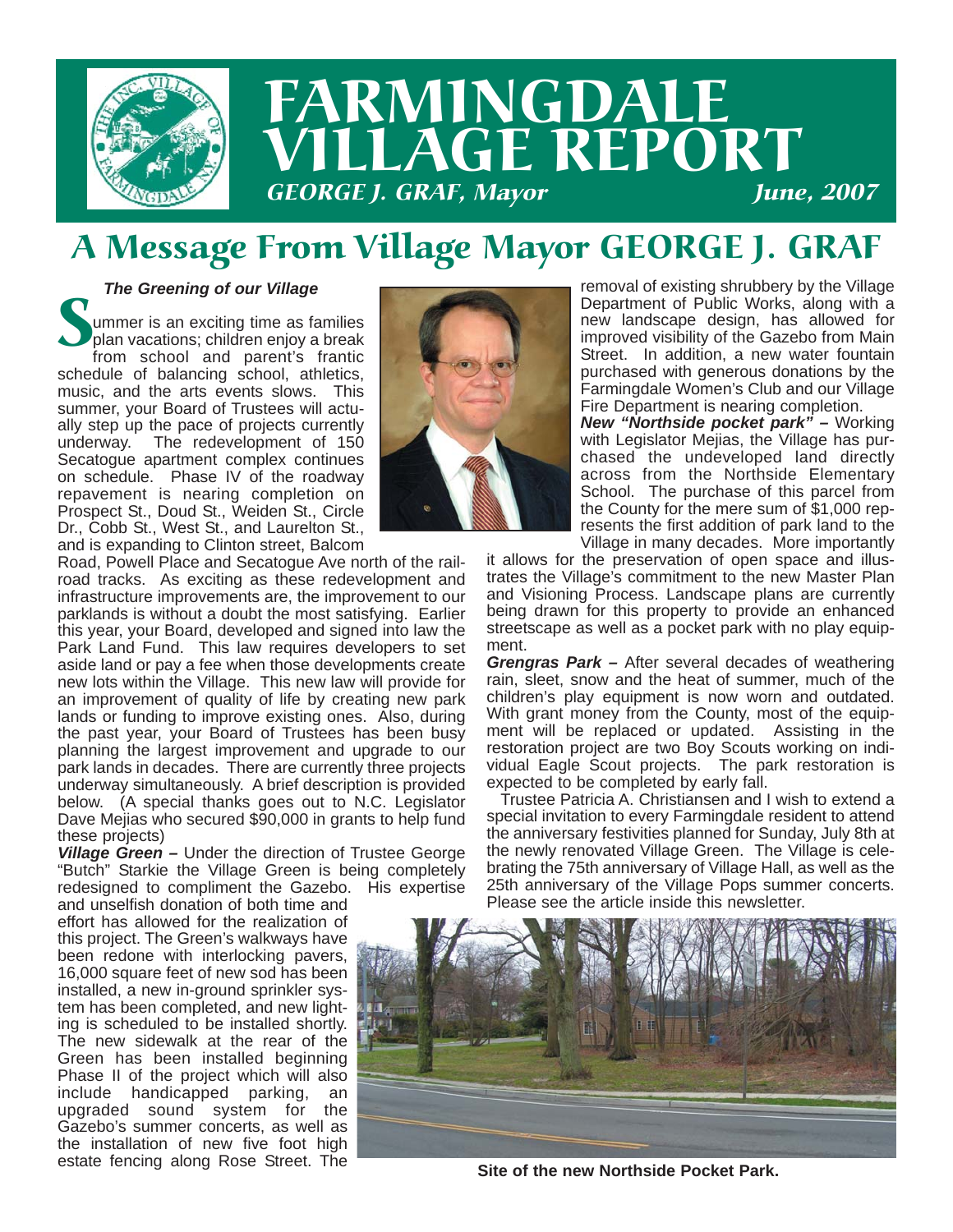## Millie Digianni Celebrates 100<sup>th</sup> Birthday



**Farmingdale Resident Millie Digianni (c) is shown here accepting a proclamation from Village of Farmingdale Mayor George Graf recognizing and honoring her on her 100th birthday. Millie's daughter Connie Squitieri shared in the special day that was held at the St. Kilians Senior Club last month.**

#### Mayor Graf receives "Supporting Education Key" from L.L. Weans"



**Village of Farmingdale Mayor George Graf (center) receives the L.L. Weans Key for supporting education from L.L. Weans Owners Michelle and Alan Lepler. The Mayor was a speaking guest at their annual L.L. Weans Classroom Makeover Awards Night. L.L. Weans is located in Airport Plaza in Farmingdale.They are Long Island's largest educational store.**

## Mayor Graf Attends Farmingdale Soccer Day

Mayor Graf is shown here with TOB Supervisor John Venditto at the recently held Farmingdale Soccer Soccer Day. The Supervisor and Mayor along with our other elected officials assisted in handing out trophies, medals and awards.



**Pictured: (l-r) TOB Councilman Joseph Muscarella, Joe Belesi representing NYS Assemblyman Joe Saladino, TOB Councilman Tony Macagnone, Mayor Graf, TOB Supervisor John Venditto, NC County family Court Judge Richard Lawrence, Rhona E. Fisher from the County Attorney's Office and TOB Clerk Steve Labriola.**

#### Mayor Graf attends FBLI's Baseball Day



**Mayor Graf is pictured here with some of the Boys Juniors All Stars at Farmingdale Baseballs annual Baseball Day which was held at Allen Park. The day long event had skills competitions, all star games and the younger players received their participation trophies.**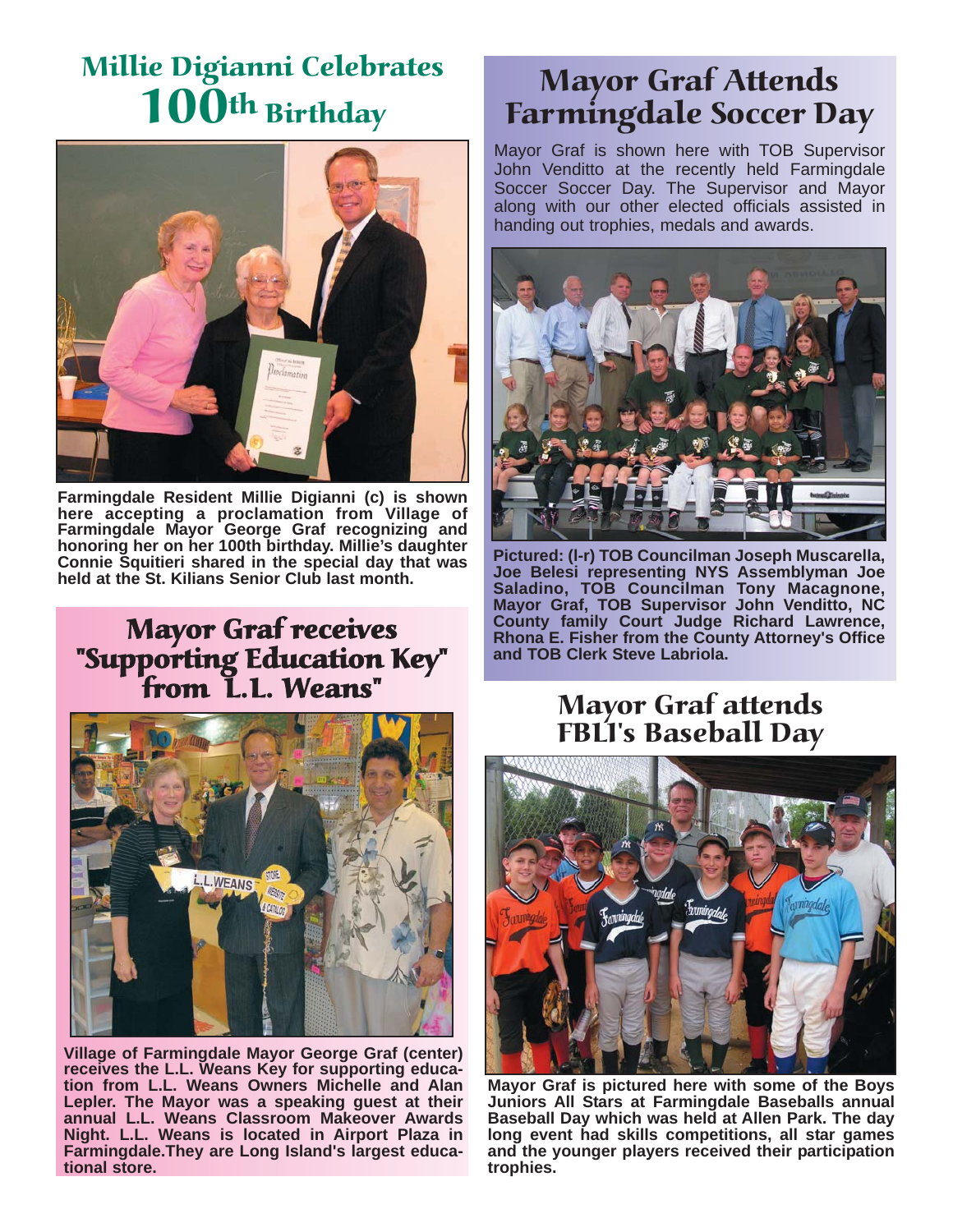

The Incorporated Village of Farmingdale is celebrating two anniversaries on July 8, 2007. They are the 75th Anniversary of the Village Hall-Fire House Building and the 25th Anniversary of the Village Pops.

After its incorporation in 1904, the Village rented what had been a local office of the Town of Oyster Bay. Once the decision was made to build its own Village Hall-Fire House on the same site, the Village purchased and razed the building. In 1930 this decision was a difficult one since the country was in the midst of a great economic slump and the anticipated cost of the project was \$140,000. Village residents rejected this proposal by a 2-1 margin in December 1930. In March, a second proposal was presented to residents with the bond debt scaled back to \$74,000 and passed easily. Bids were sought, contracts awarded and construction began in the summer of 1931.

The new Village Hall - Fire House Building was officially dedicated by Mayor Frank Scholl in 1932. It was the first time the two fire services, the Hook and Ladder Company and the Water Witch Company were united under one roof.

In 1979 an addition was constructed to the building including a new entrance, lobby and meeting chamber and over the last several years, updating and upgrading of infrastructure and operation systems at Village have been completed.

In 1983, with the availability of the Village Green as a suitable site, the Village Pops was founded by Brad DeMilo. Consisting of volunteer musicians, this band has performed weekly during the summer under Mr. DeMilo's direction for the past 25 years. In recent years, the Gazebo/Bandstand at Village Green has been the site of the Pops concerts. Residents look forward to gathering with friends and neighbors weekly to enjoy these wonderful concerts.

To mark the anniversaries, the Village has planned a celebration including Open House at the Village Hall-Fire House on Sunday, July 8th beginning at 2:00 PM. There will be activities for the children in Village Green and refreshments behind the Fire House. At 4:30 PM, the Village Pops will begin their Anniversary Concert with the same musical selections performed in their initial concert in 1983.

# Sunday, July 8th

**Village Hall -- Fire House 75th Anniversary Celebration 2:00 PM**

**Village Pops 25th Anniversary Celebration Concert at 4:30 PM**